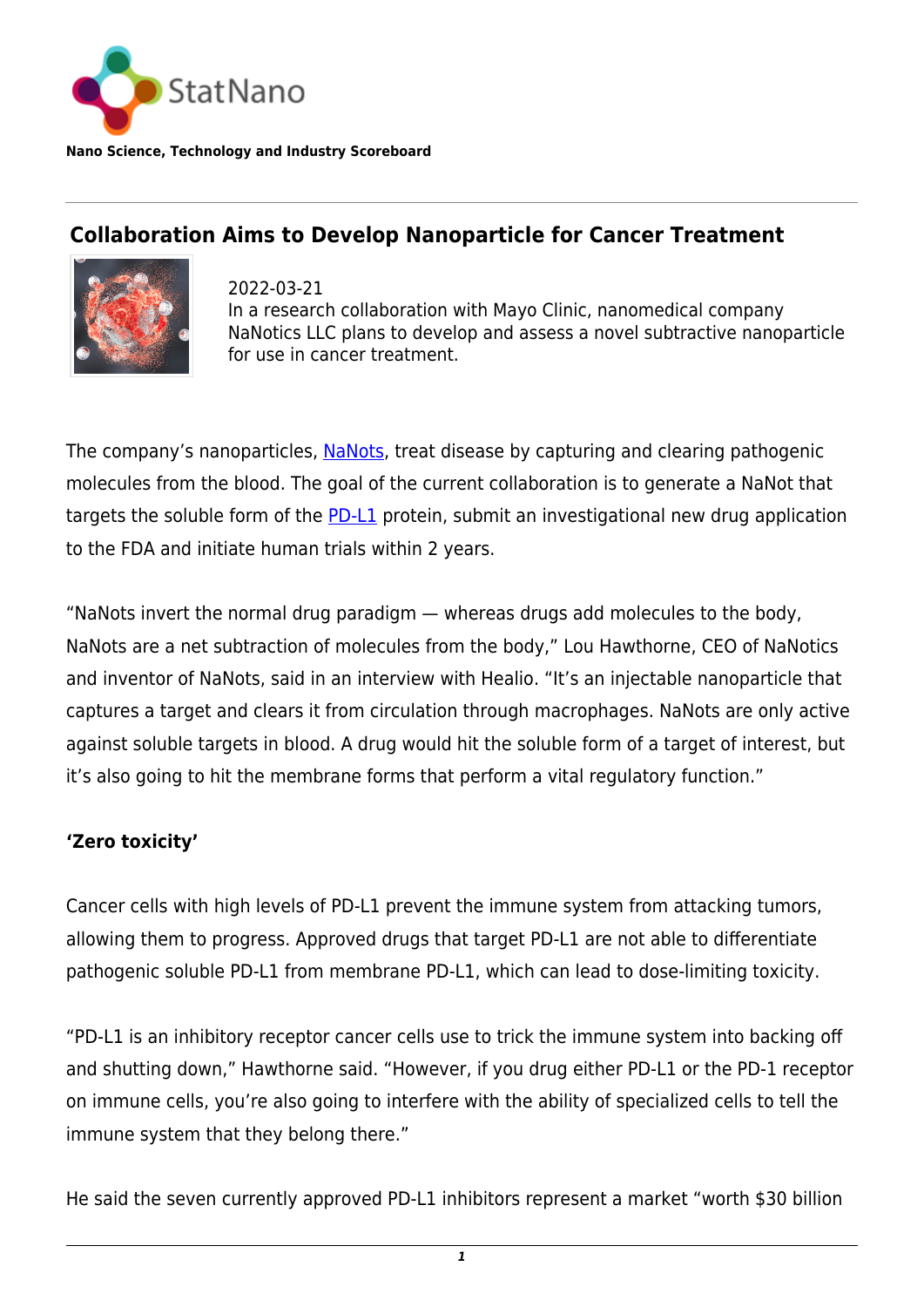a year," but they all produce off-target toxicities. NaNots differ from those therapies in that they attack soluble PD-L1 without affecting membrane forms of the same target.

"This is a way to take out the soluble inhibitory protein but not disturb the normal, healthy regulatory system on that pathway," Hawthorne said. "Drugs that target PD-L1 are not able to do this."

NaNots against other targets have shown greatly reduced toxicity compared with drug therapies in preclinical studies, he said.

"We've tested NaNots at very high doses in mice, and it's not just that we've seen less toxicity than conventional drugs," Hawthorne said. "We've seen zero toxicity."

## **'A free line of attack'**

The current research collaboration will involve NaNotics' nano-depletion platform and will incorporate an antibody Mayo Clinic researchers designed against PD-L1. Once it is incorporated into a NaNot, this antibody will be specific to soluble PD-L1. Mayo Clinic will also contribute a transgenic mouse model designed to study soluble PD-L1.

"Mice don't normally produce soluble PD-L1," Hawthorne said, "One of the great things about this collaboration is that Mayo Clinic has engineered a transgenic mouse model that secretes the human form of soluble PD-L1."

Hawthorne said the researchers have a 2-year ramp-up to the start of human trials. He expressed optimism about the potential long-term benefits of this technology.

"We think that as we develop NaNots against new tumor-generated inhibitors, each new NaNot will significantly increase the number of different types of cancer we can treat," he said. "For each patient, treatment will start with a measurement of which tumor-generated immune inhibitors are elevated in their blood. We will deplete them from circulation with the right NaNot to induce migration of those inhibitors out of the tumor microenvironment, after which the immune system will have a free line of attack toward the tumor."